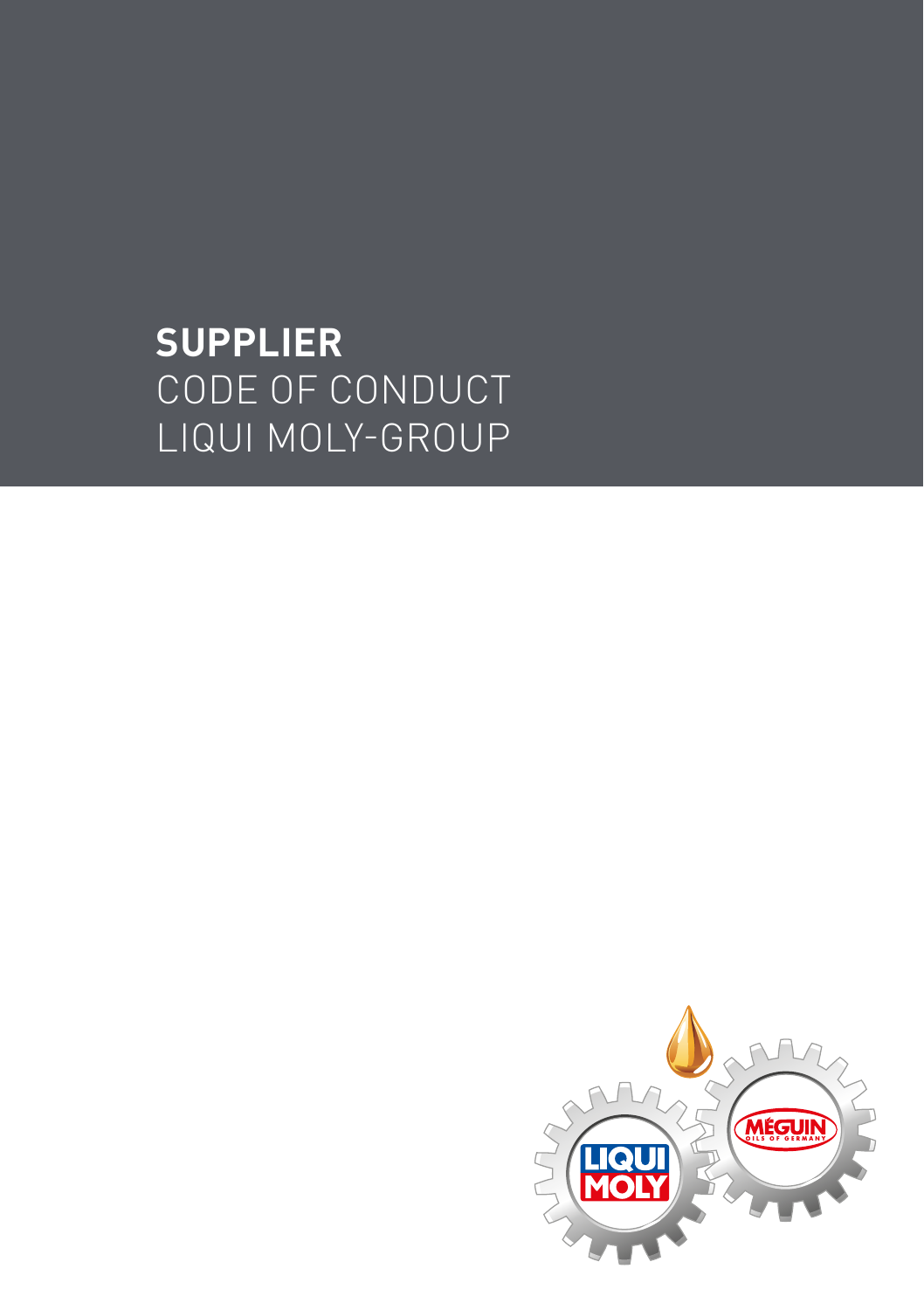## CONTENTS

#### INTRODUCTION 4

#### **I. HUMAN RIGHTS AND OCCUPATIONAL SAFETY**

- **I.1. Respecting human dignity** 6 I.2. Ban on child labor 7 I.3. Protecting employees in need of protection 7 I.4. Right to freedom of association and assembly 7 I.5. Appropriate working conditions 7
- I.6. Safety 8
- I.7. Working hours 10 I.8. Remuneration 10

#### **II. ENVIRONMENT**

| IL 1 Emissions                                         |    |
|--------------------------------------------------------|----|
| II. 2. Use of Water                                    | 12 |
| IL 3. Waste                                            | 12 |
| <b>II.</b> 4. Chemicals and other hazardous substances | 14 |
| II. 5. Natural ressources and raw materials            | 15 |

#### **III. ETHICAL BEHAVIOR**

| 3.1. Fighting corruption                                           | 17 |
|--------------------------------------------------------------------|----|
| 3.2. Fair competition                                              | 18 |
| 3.3. Ban on money laundering and financing from illegal sources 19 |    |
| 3.4. Compliance with export control and tariff laws                | 19 |
| 3.5. Data protection and data security                             | 19 |

MEGUIN

#### **IV. COMMUNICATION AND CONSEQUENCES**

| 4.1. Compliance procedure            | 2Π |
|--------------------------------------|----|
| 4.2. Documents and compliance checks | 20 |
| 4.3. Consequences                    |    |
|                                      |    |
| <b>IMPRINT</b>                       |    |

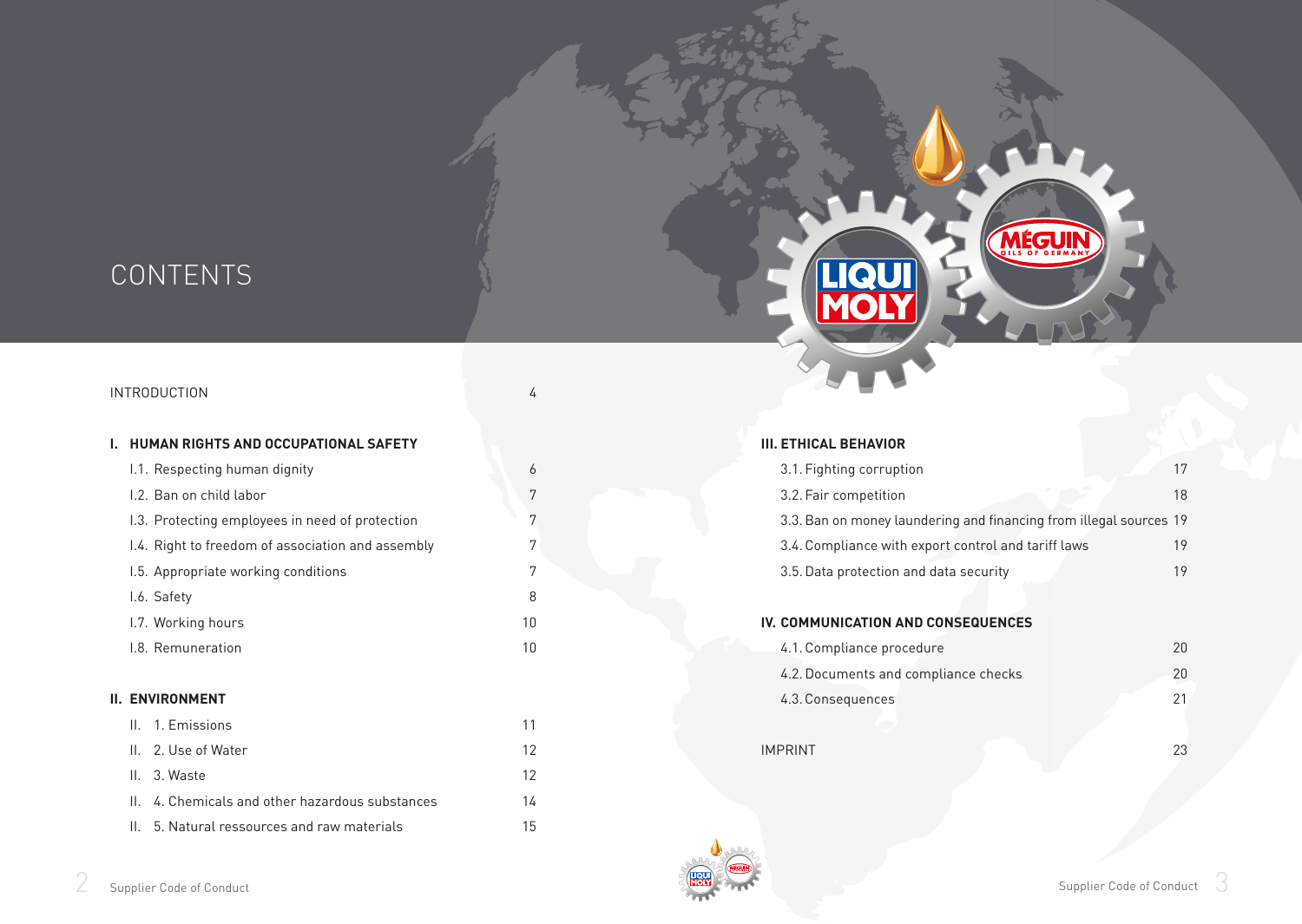

For the LIQUI MOLY GmbH in Ulm and her Mineral Oil Factory Meguin GmbH & Co KG in Saarlouis here - inafter referred to as "LIQUI MOLY GROUP - Compliance with applicable law is a matter of course. We set great store by certain values that govern our dealings with each other and with our business partners. Mutual trust, reliability, honesty and straightforwardness, shown both inside our companies and to the public, are the fundamental principles deeply ingrained in the LIQUI MOLY GROUP'S corporate culture. Furthermore, the way we run our business shall be in harmony with humanity and the environment,

thereby contributing greatly to our long-term corporate success.

We consider these values to be a cornerstone of our supplier relationships. LIQUI MOLY GROUP´s Supplier Code of Conduct specifies binding minimum requirements that all our suppliers have to implement and comply with.

In the main, LIQUI MOLY GROUP's Supplier Code of Conduct is based on the Universal Declaration of Human Rights and the principles laid down in internationally accepted standards of responsible company governance. These include the UN Global Compact, the fundamental principles at work of the International Labour Organization (ILO) and the Rio Declaration on Environment and Development.

It goes without saying that any kind of entrepreneurial action must comply with the respective country's national legal requirements. Should any laws or legal requirements of a particular country, business field, or market differ from the requirements laid down in LIQUI MOLY GROUP's Supplier Code of Conduct, the stricter requirements shall apply.

Günter Hiermaier CEO LIQUI MOLY Group GmbH

Universal Declaration of Human Rights [hrlibrary.umn.edu/instree/b1udhr.htm](http://hrlibrary.umn.edu/instree/b1udhr.htm)

[10](http://www.unglobalcompact.org/what-is-gc/mission/principles
) Principles of the UN Global Compact [www.unglobalcompact.org/what-is-gc/mission/principles](http://www.unglobalcompact.org/what-is-gc/mission/principles
)

[ILO D](http://www.ilo.org/wcmsp5/groups/public/–ed_norm/–declaration/ 
documents/normativeinstrument/wcms_716594.pdf)eclaration of Fundamental Principles at Work www.ilo.org/wcmsp5/groups/public/–ed\_norm/–declaration/ documents/normativeinstrument/wcms\_716594.pdf

[The Rio Declaration on Environment and Development](http://www.eolss.net/Sample-Chapters/C16/E1-48-43.pdf) [www.eolss.net/Sample-Chapters/C16/E1-48-43.pdf](http://www.eolss.net/Sample-Chapters/C16/E1-48-43.pdf)

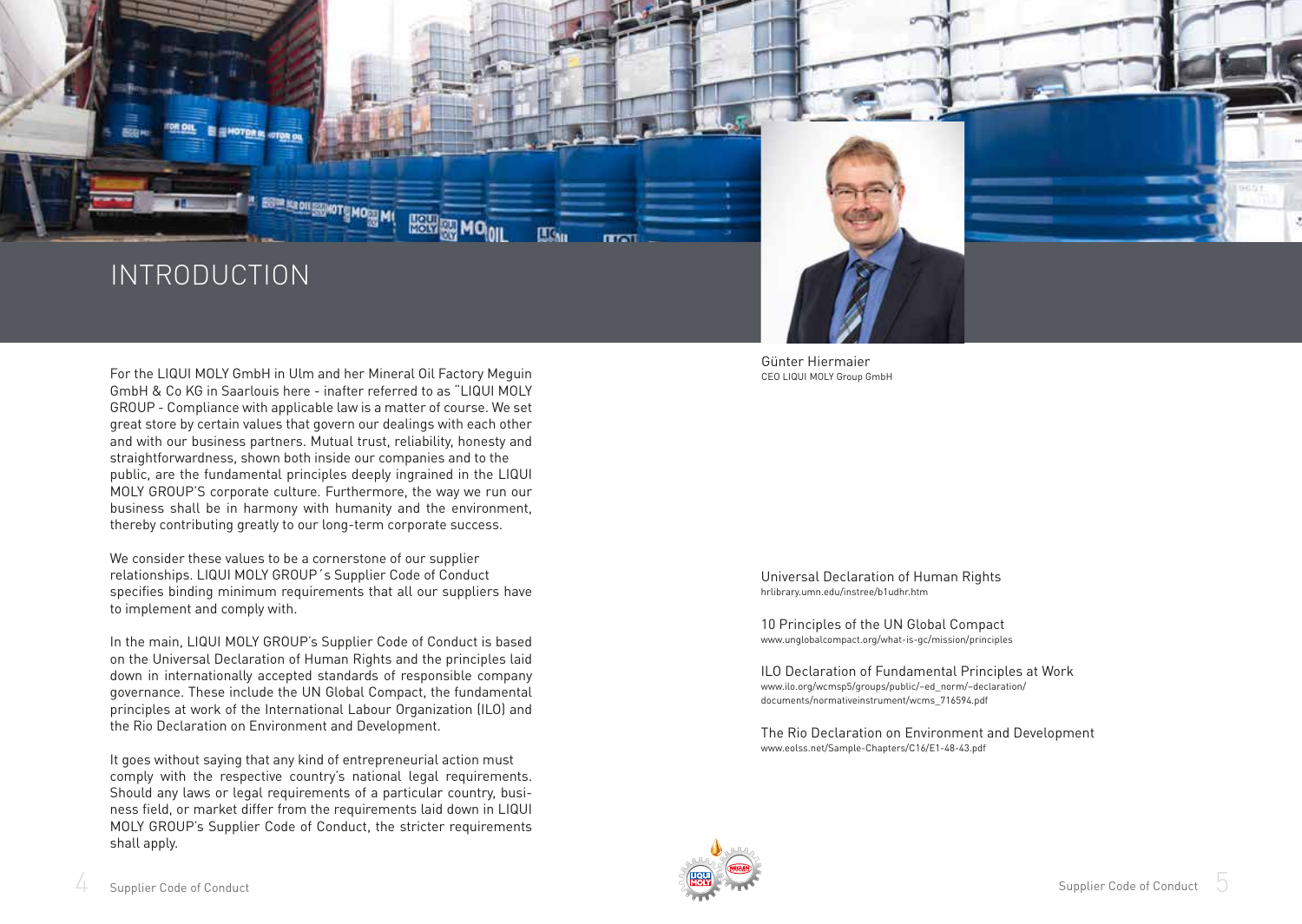

# I. HUMAN RIGHTS AND SAFETY AT WORK

#### **1.1. Respecting human dignity**

The supplier respects all general personal and human rights. Violence, intimidation, mobbing, sexual harassment, or abuse are prohibited.

#### **Ban on discrimination**

Human dignity shall be inviolable. It must be respected and protected. Discrimination — i.e. any degradation or unequal treatment based on a person's sex, gender identity, social or ethnic background, nationality, language, skin color, religion, sexual identity, physical or intellectual disabilities, political orientation — is not tolerated.

Condemnation of forced labor, modern slavery, and human trafficking Any kind of forced labor, modern slavery, and human trafficking is prohibited. All employees contribute their labor or services to a company on a voluntary basis. Any threat of punishment, such as isolation, restriction of movement, exploitation, physical harm, intimidation, excessive overtime hours, withholding of identification documents and other sensitive documents, or the withholding of wages or salaries is prohibited.



LIQUI MOLY GROUP does not tolerate any child labor nor any form of exploitation of children and adolescents. The term "child" refers to any person under the age of 14. The minimum employment age must not be lower than the school leaving age applicable in the country in which the supplier operates. Proof of age of all employees must be available.

#### **1.3. Protecting employees in need of protection**

Employees in need of protection include expectant mothers, people with a physical or intellectual disability, and children and adolescents under the age of 18. These employees need to be specially protected from overwork and any kind of injury to body or health. Regulations governing limited working hours and possible types of occupation must be defined for these groups of employees.

#### **1.4. Right of freedom of association and assembly**

In conformity with national law, employees must be granted the right to freedom of association and assembly.

#### **1.5. Approviate working conditions**

The supplier shall ensure a safe, humane, and non-harmful work environment. This includes providing a sufficient number of clean sanitary facilities and having the company and offices cleaned regularly to guarantee a hygienic workplace.

#### **Company apartments**

If travel times from the company's location to the nearest private accommodation are unreasonably long, it would be desirable if the supplier established staff accommodation, which the employees may use on a voluntary basis. Such accommodation must be humane, safe, and clean.

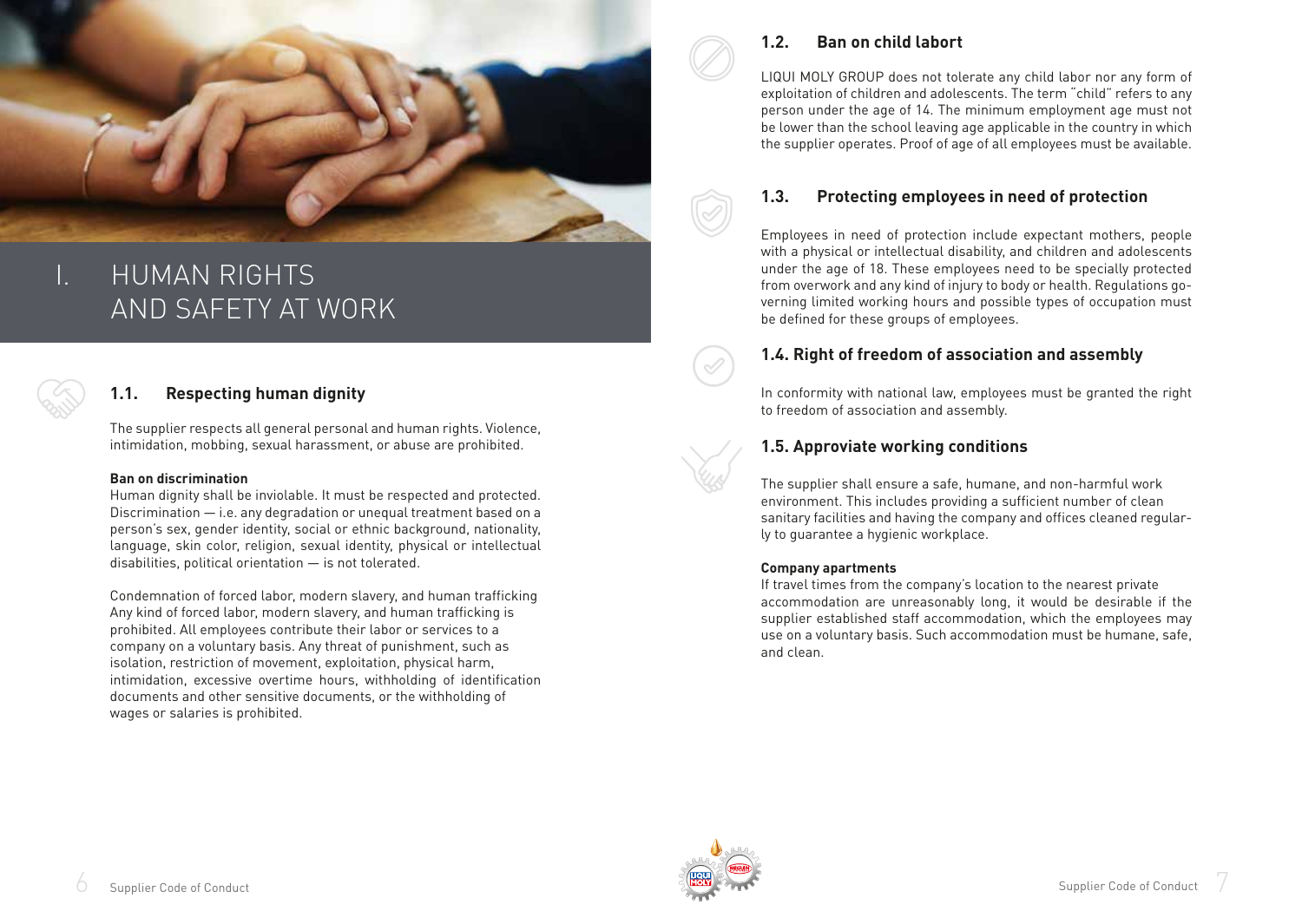#### **1.6. Safety**

The supplier must be aware of all operational risks and take all measures required to prevent and reduce accidents, emergencies, fires, etc.

#### **Safety briefing**

Employees must receive the required health and safety briefings before starting to operate machinery or equipment, or taking up hazardous work as well as general briefings on emergency situations and fire safety. Such briefings must be repeated as required by local law or whenever workplaces change. Briefings must be documented.

#### **Occupational safety**

Following a risk assessment, the areas in which to wear personal protective equipment must be specified and communicated. The supplier shall provide their staff with sufficient quantities of fully functional personal protective equipment free of charge.

Devices and safety equipment must be serviced and checked for proper functioning at regular intervals. Machinery emergency stops must function properly and be readily accessible at all times.

#### **Substitution and alternatives assessment**

The utilization of hazardous substances must be kept to a minimum. Hazardous sub- stances must be subjected to a substitution and alternatives assessment. If equally suitable for the respective application, substances that have a lower environmental and health impact must be used.

A material safety data sheet must be presented for every chemical used. Material safety data sheets **SAFETY** contain information on the correct handling, storage, **FIRST** transport, and disposal of the substance in question, as well as critical and important substance data and information on possible risks and suitable first aid measures.

#### **Emergency planning and fire safety**

The supplier shall have disaster and fire protection plans in place. Disaster and fire drills must be held regularly and documented.

The company must be equipped with fire and evacuation alarms. Depending on the type and risk evaluation of each work task, the size of the building and the number of stories, as well as the number of staff working at the location, the company must provide a sufficient number of fire extinguishers that are accessible to all employees at



all times. A sufficient number of employees must be trained to use the fire safety equipment.

#### **Emergency exits and escape routes**

Emergency exits, escape routes, and assembly points are clearly marked and must not be obstructed in any way at any time. The number of emergency exits and escape routes depends on the number of staff, the size of the room and the layout of workplaces and must guarantee the safe and quick evacuation of all employees.

#### **First aid equipment**

A sufficient quantity of suitable and fully functional first aid equipment must be accessible to all employees in all stories of all buildings during all shifts. The kind and quantity of equipment depends on the specific type of risk and the company's size. A sufficient number of qualified first aiders must be available during every shift to ensure the capacity to act in the event of an accident.

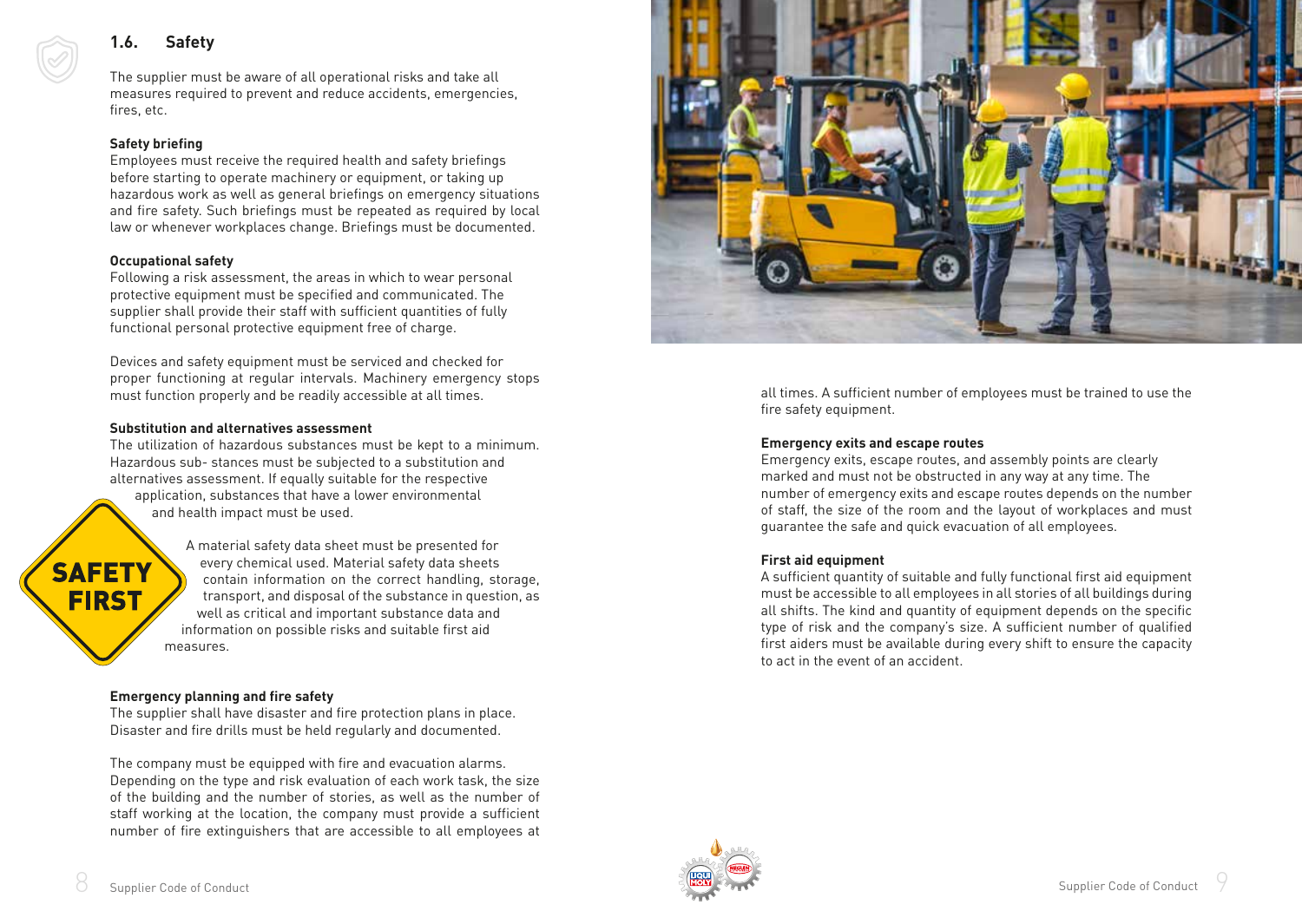

# 2. ENVIRONMENT



#### **1.7. Working hours**

The statutory maximum working hours must not be exceeded. The weekly working time including overtime may not exceed 60 hours. All employees are entitled to one day off per seven-day calendar week. The number of leave days paid must amount to at least the applicable statutory leave entitlement in each country. The supplier must grant their staff appropriate breaks, at least one 30-minute break per 6 working hours and an over- all 45-minute break from 9 working hours unless stricter regulations are required by local law.

#### **1.8. Remuneration**

All employees must be paid adequate remuneration, but no less than the statutory mini- mum wage required by local law. If no statutory minimum wage is in place in a particular country, wages must be sufficient for the employees and their families to make a living (i.e. be able to pay for accommodation, food, education, and technology). Wages have to be paid regularly and in legal tender. Using wage deductions as a disciplinary measure is prohibited. The supplier must comply with any regulations on national insurance contributions.

All applicable national laws, regulations, and standards limiting and preventing environmental impact must be adhered to.

If the supplier's operations entail the risk of soil contamination, water or air pollution, the supplier must implement adequate prevention and reduction measures.

#### **2.1. Emissions**

Emissions can be defined as substances discharged by the supplier's facilities, including air pollutants, noise, vibration, light, heat, radiation, and other forms of environmental impact, that due to their nature, extent and duration, may cause damage or severe disturbance and be of great disadvantage to people, animals, plants, soil, water, atmos- phere, and any cultural or other assets.

The supplier shall classify and analyze any emissions, including, but not limited to, emissions from volatile organic chemicals, aerosols, corrosives, particulates, ozonedepleting chemicals and combustion by-products generated from operations, and adequately treat them to render such emissions harmless.

The noise produced must not exceed the specified maximum permissible noise level.

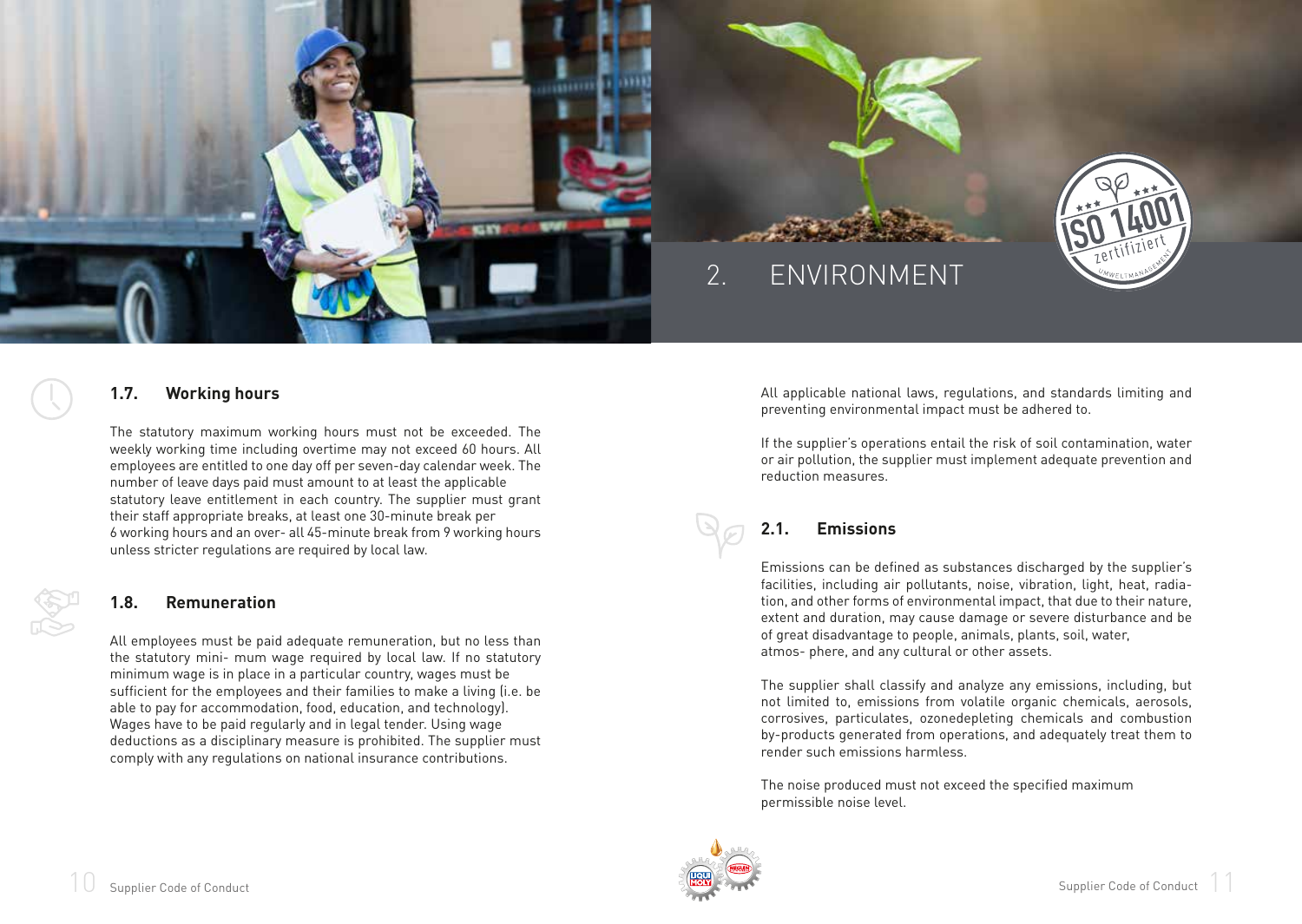#### **2.2. Use of water**

The acceptable quality and availability of water in water bodies and as groundwater is one of the basic preconditions, on which human, animal, and plant life depends. Therefore, the supplier must not compromise water quality and availability. Water must be used carefully and economically in all processes. Industrial facilities were best equipped with recirculation systems to ensure multiple use.

#### **Wastewater**

Wastewater is used water from any combination of domestic, industrial, commercial, agricultural, or other activities that have changed the quality of the water.

The supplier must ensure that wastewater from business operations, manufacturing prccesses and sanitary facilities is subjected to adequate treatment before being discharged to the groundwater. The concentration of hazardous substances in the water, such as of salts, heavy metals and their compounds, oxidizable substances, nitrogen, phosphorus, organic halogen compounds, and other chemicals, must be so low as not to have any negative impact on human health or the ecosystem.

If the facility does not have a suitable infrastructure for wastewater treatment, the supplier must commission qualified companies with wastewater transport and treatment.

**2.3. Waste**

Waste shall include any substance which is discarded by the owner, or which the owner wishes to or must discard.

Hazardous waste is waste that poses a substantial or potential threat to public health and/or the environment and that has one or more of the following characteristics: flammable, oxidizing, explosive, irritant, corrosive, infectious, toxic upon contact or production of toxic gases, reprotoxic, carcinogenic, or ecotoxic.



#### **General handling**

The handling, storage, transport, and disposal of waste material must be performed by suitably qualified staff and must not have any negative impact on the air, soil and water quality nor on the health of the employees. Explosions, spontaneous ignition and any other sudden dangerous events must be prevented.

The supplier must implement measures to avoid and reduce waste.

#### **Handling of hazardous material**

Hazardous waste must be marked unambiguously and disposed of properly.

Hazardous waste may only be handled using proper personal protective equipment. Hazardous waste must be kept separate from non-hazardous waste.

#### **Disposal and recycling**

Recycling of waste must be preferred over waste disposal (on landfills for instance). The supplier separates waste material in preparation for the best possible recycling method.

Material recycling must be given preference over energetic recycling. Material recycling uses waste as a raw material substitute to produce a new product, whereas energetic recycling burns waste material at an incineration plant to produce energy.

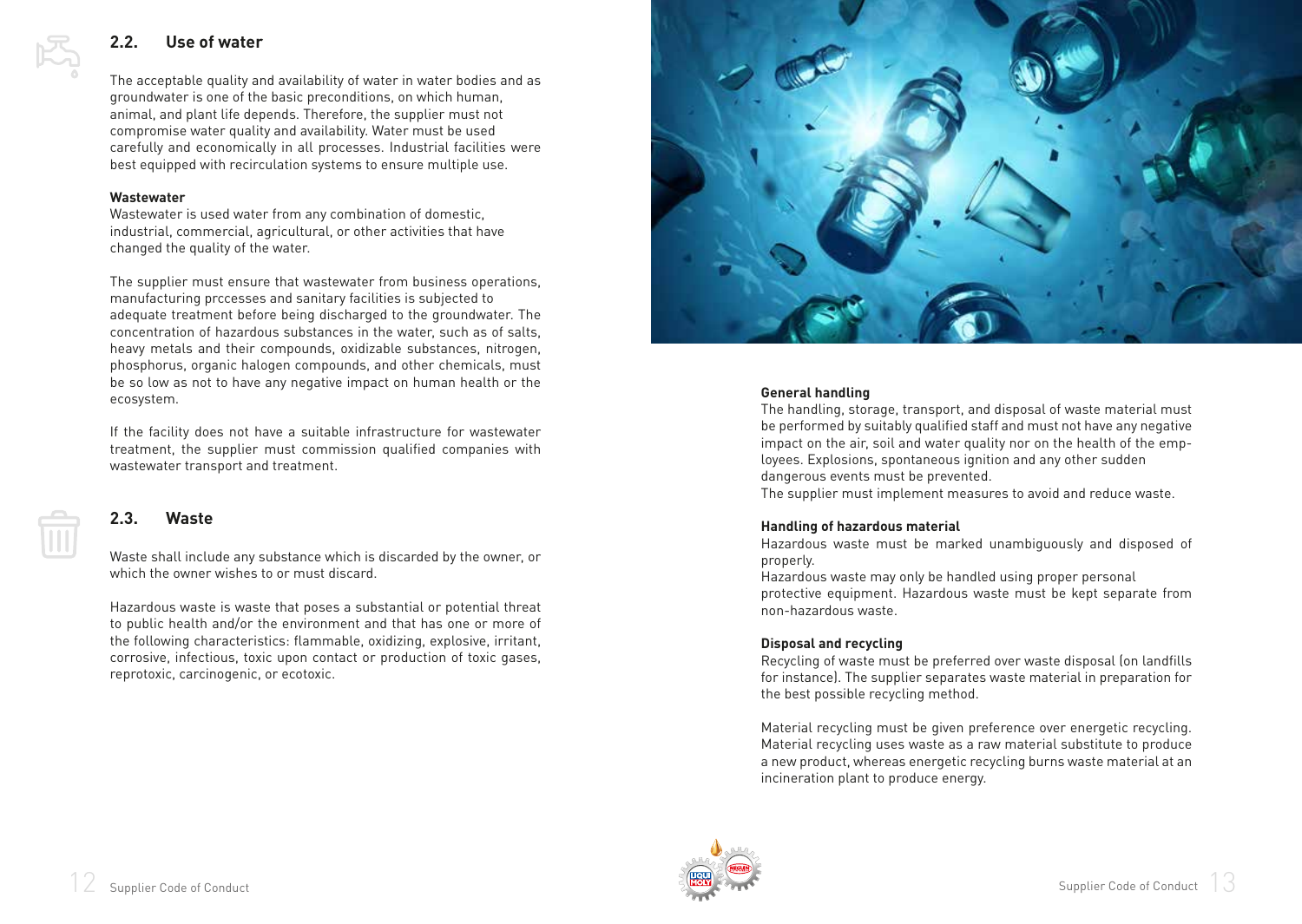

#### **2.4. Chemicals and other hazardous substances**

Hazardous material includes any substances, mixtures, and products that are flammable, explosive and that cause severe harm to human health or the environment. Chemicals, but also uranium, asbestos, or welding fumes are counted as hazardous material.

#### **General handling**

The handling, storage, transport, and disposal of hazardous material must be per- formed by suitably qualified staff and must not have any negative impact on public health, animals and plants, nor on the air, soil and water quality, on the atmosphere or on cultural or other assets. Explosions, spontaneous ignition and any other sudden dangerous events must be prevented.

The supplier must document the number and type of chemicals and other hazardous substances available and/or used at the plant.

#### **Storage**

Hazardous material must be stored separately from each other and in closed containers.

The floor of the storage area must be so designed as not to absorb or react with hazardous substances. The supplier shall use collection trays sufficiently sized to collect liquids. All storage tanks for hazardous liquids must be checked regularly to prevent leakage.

When handling substances or when engaging in processes producing toxic gases, the employees must use the required personal protective equipment provided by the supplier

#### **Disposal**

Hazardous substances must be disposed of properly. Hazardous substances that may react with each other must be disposed of separately.

#### **Labeling**

Containers for chemicals and hazardous substances must be marked with safetyrelevant information on the risk they pose. Substances must be marked according to the United Nations' Globally Harmonized System of Classification and Labelling of Chemicals (GHS).

### **2.5. Natural resources and raw materials**

Natural resources are resources that exist without any involvement of humankind, including raw materials, environmental media, energy sources, and physical space.

The supplier must use natural resources economically and considerately, keeping the consumption of resources as low as possible.

This is to be achieved either directly at the point of creation or by processes and measures, such as an improved production and maintenance process or other operating processes, the use of alternative resources, the efficient use of resources, recycling and the re-use of resources.

#### **Responsible sourcing of raw materials**

The supplier implements measures to guarantee and improve the transparency and traceability of the raw materials used in a product along the supply chain. This aims to ensure that the raw materials used are sourced responsibly.

Special emphasis shall be placed on ore, concentrates, and metals that contain tantalum, tin, tungsten, cassiterite, coltan, and gold and that are sourced from conflict-affected and high-risk areas. These areas include, but are not limited to, mining regions that have been the scene of armed conflict, that are in a fragile post-conflict state or whose government and national security must be considered weak or non-existent, and which are characterized by a systematic violation of international law and human rights.

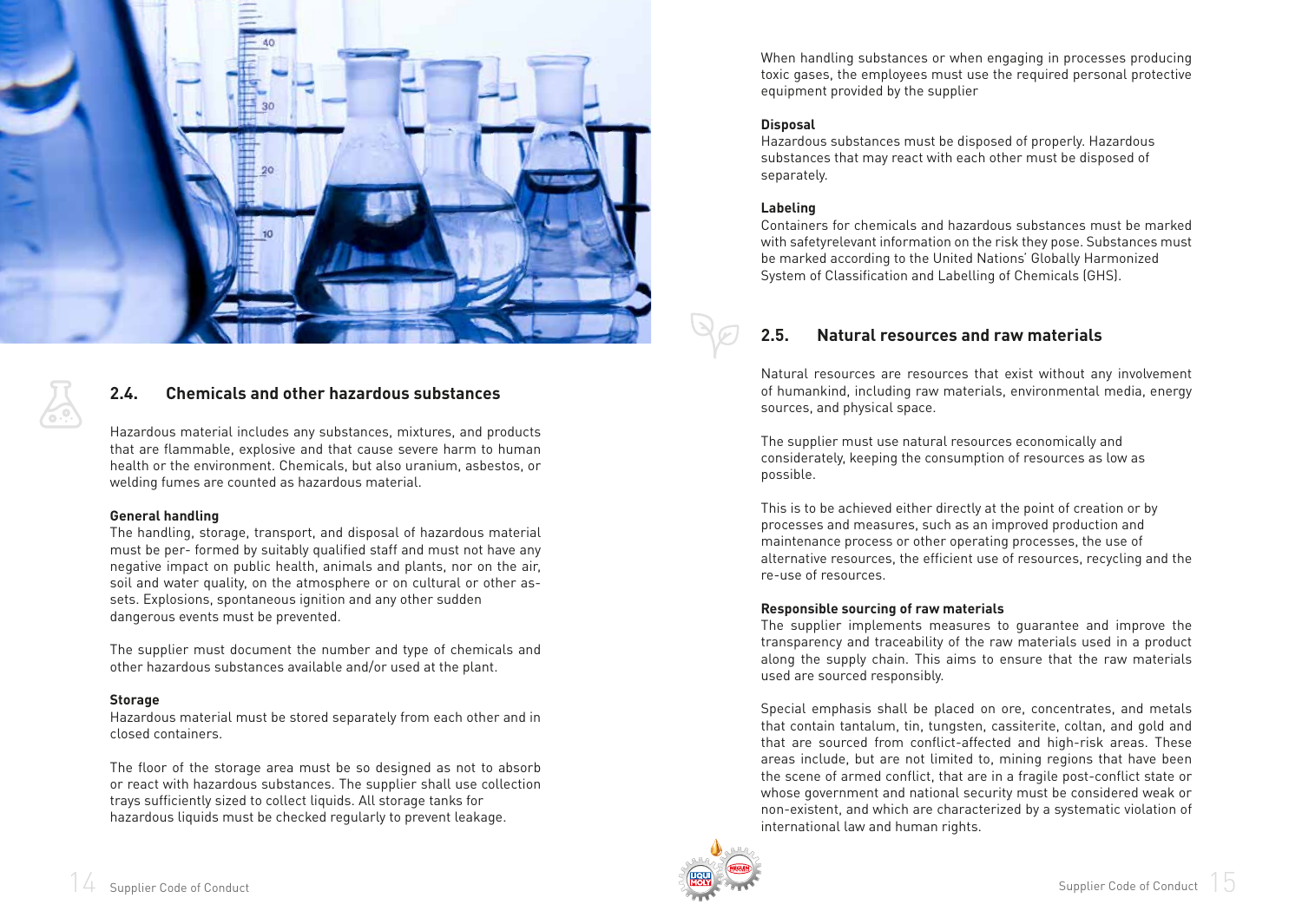



# 3. ETHICAL BEHAVIOR

Sourcing of raw materials must not contribute to human rights abuses or the financing of armed groups. In order to meet this requirement, the supplier will exercise due diligence as to the origin and tracing of the minerals sourced in accordance with the OECD Due Diligence Guidance for Responsible Supply Chains of Minerals from Conflict-Affected and High-Risk Areas and present these due diligence measures at LIQUI MOLY GROUP's request

Should the above list of critical product ingredients be extended in the future, the supplier shall implement proper due diligence measures for the added substances as well.

In order to keep ecosystems and biodiversity intact, resources must not be exploited from nature reserves.



#### **3.1 Fighting corruption**

LIQUI MOLY GROUP does not tolerate any form of corruption or bribery. The supplier must ensure that no personal dependencies or obligations to customers, suppliers or business partners occur based on bribe money or any other form of illegal payment.

The supplier will neither accept nor offer any presents, invitations, or other gratuities, which can reasonably be expected to have an impact on business decisions.

Irrespective of legal consequences, the supplier will call any employees violating the above principles to account.

## **3.2 Fair Competition**

The supplier stands in support of fair, performance-based competition and does not take part in any arrangements with other market participants that are restrictive of competition, including, but not limited to, cartels or other practices that are restrictive of competition or otherwise unfair.

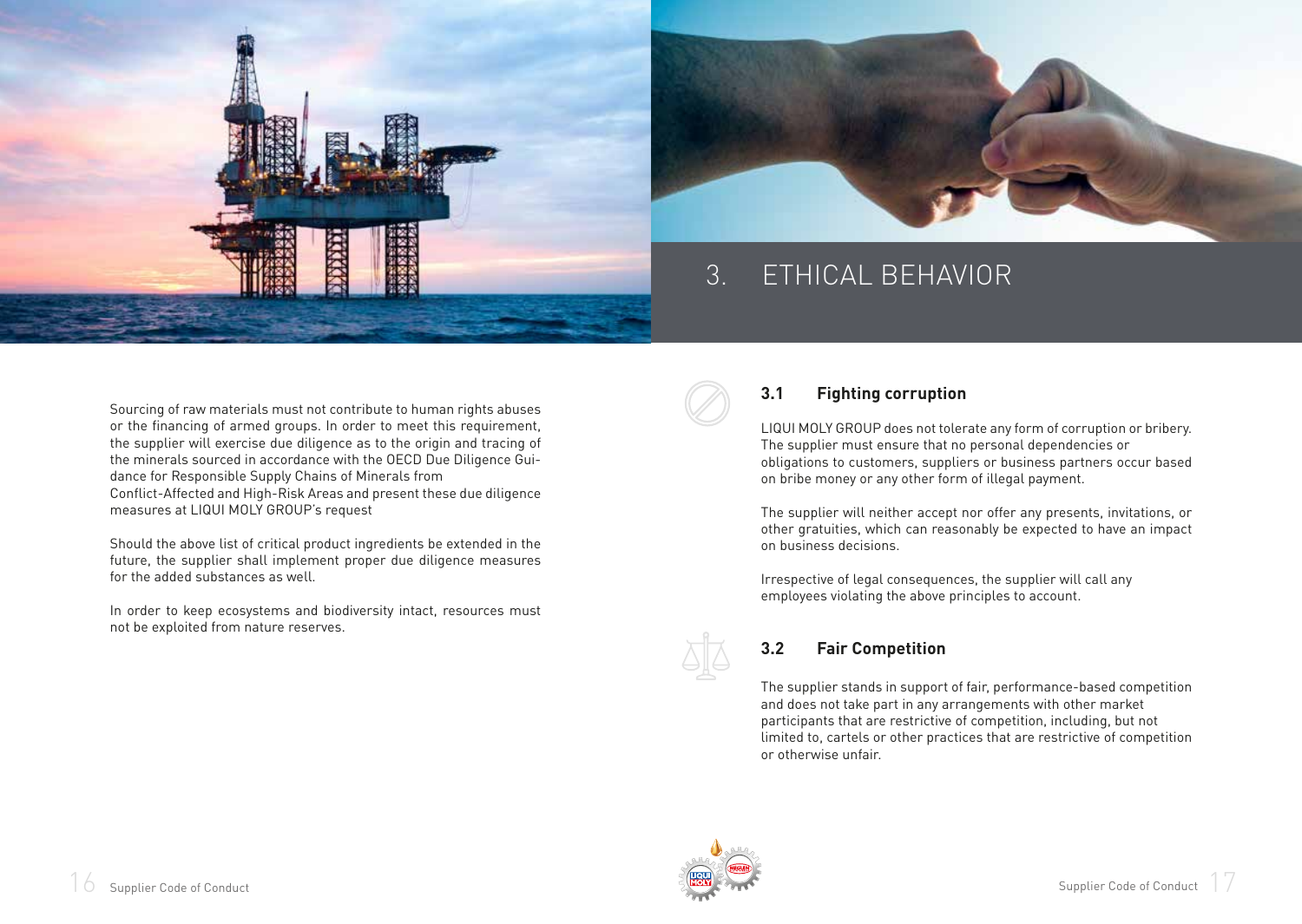

#### **3.1 Ban on money laundering and financing from illegal sources**

The supplier must obtain their financial resources from legitimate sources. The supplier must not directly or indirectly support terrorism or organized crime, including bribery, human trafficking, drug trafficking, arms trading, etc.

#### **3.2 Compliance with export control and tariff laws**

When engaging in international commerce, the supplier shall comply with all export bans, sanctions, and embargoes.

#### **3.3 Data protection and data security**

The supplier must protect the personal data of all customers, suppliers, other business partners, and employees, complying with national and international data protection regulations. Personal data must be protected from access or improper use by unauthorized third parties. Personal data must not be used to the detriment of any of the above interest groups.

The supplier must treat in the strictest confidence any corporate data, business and operating secrets and any other confidential information and only use such information for the supplier's business dealings with LIQUI MOLY GROUP Confidential data must be protected from unaut horized access and disclosure to colleagues not involved or any other third party as well as from deletion and unauthorized modification.

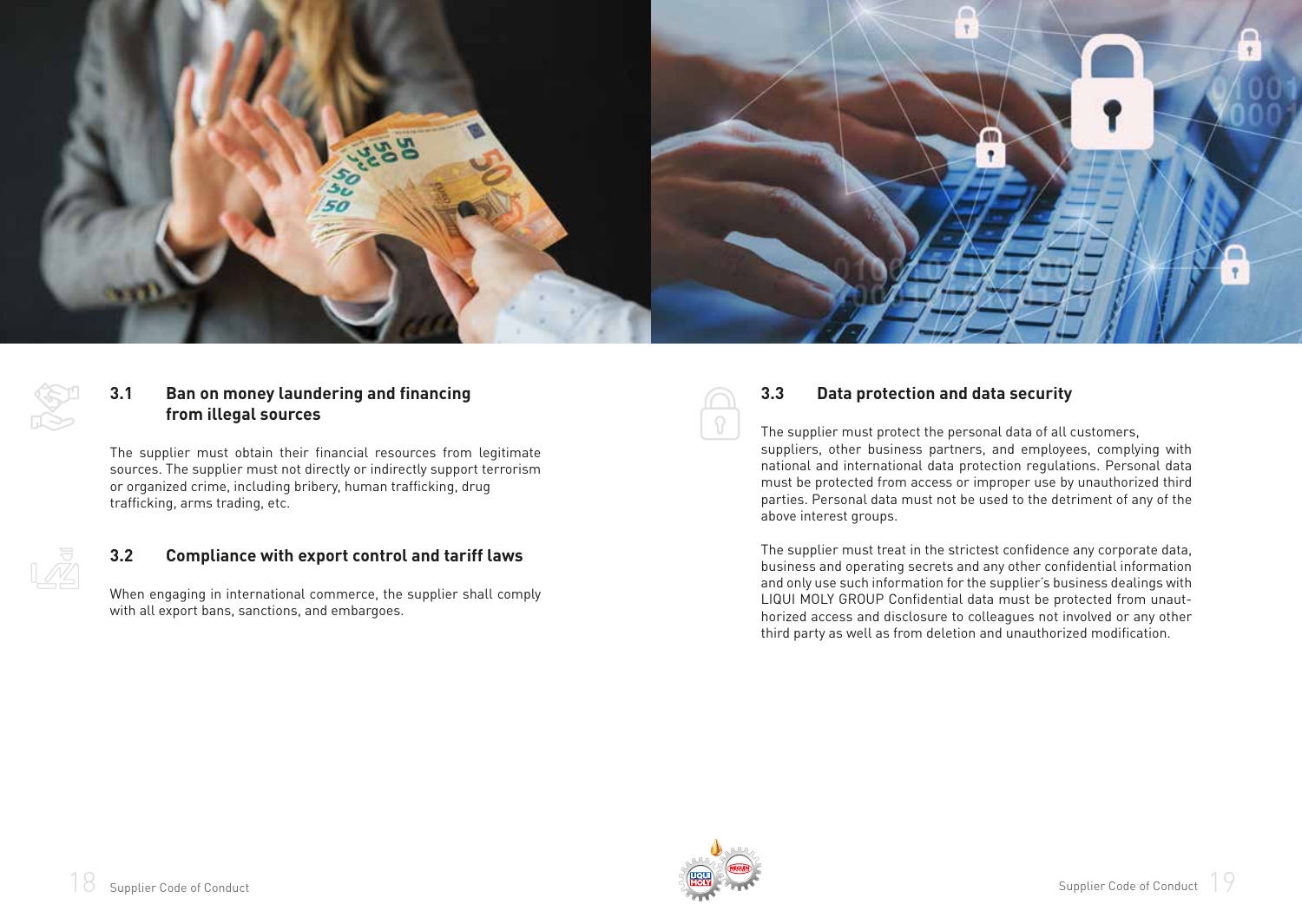



# IV. COMMUNICATION AND CONSEQUENCES

The supplier shall communicate LIQUI MOLY GROUP's Supplier Code of Conduct and measures for its implementation to all relevant stakeholders, including, but not limited to, all employees and upstream suppliers, and take suitable measures to comply with its regulations.

#### **4.1 Complaints procedure**

 $\frac{1}{2}$  ||  $\infty$ 

The supplier must inform its employees about and grant them access to internal and/ or external tools for lodging complaints. The means for reporting white-collar crime, acts of discrimination or harassment etc. must be open to any potential victim and allow anonymous reporting. Technical or language barriers must be eliminated.

#### **4.2 Documents and compliance checks**

All documents and papers shall be duly prepared, properly stored, and protected against unauthorized access, modification, and destruction. Any papers, documentation, approvals, reports, etc. must be correct, trustworthy, and transparent. These documents must be provided to LIQUI MOLY GROUP upon request. The supplier shall inform LIQUI MOLY GROUP about any issues that do not conform to LIQUI MOLY GROUP's Supplier Code of Conduct without being requested to do so.

LIQUI MOLY GROUP reserves the right to perform unannounced audits to verify compliance with the Supplier Code of Conduct. To that end, auditors shall be granted entry and access to all relevant areas and the required documents.

#### **4.3 Consequences**

LIQUI MOLY GROUP's Supplier Code of Conduct is an integral part of any contract concluded between LIQUI MOLY GROUP and the supplier and must be adhered to. When suspecting any breaches of the LIQUI MOLY GROUP Supplier Code of Conduct, the supplier must assist LIQUI MOLY GROUP in the clarification of the matter.

In case of a breach, LIQUI MOLY GROUP will take action depending on the severity of the breach. Preferably, the supplier must remedy any shortcomings immediately. However, LIQUI MOLY GROUP does reserve the right to claim damages and terminate the contract with the supplier for cause without prior notice.

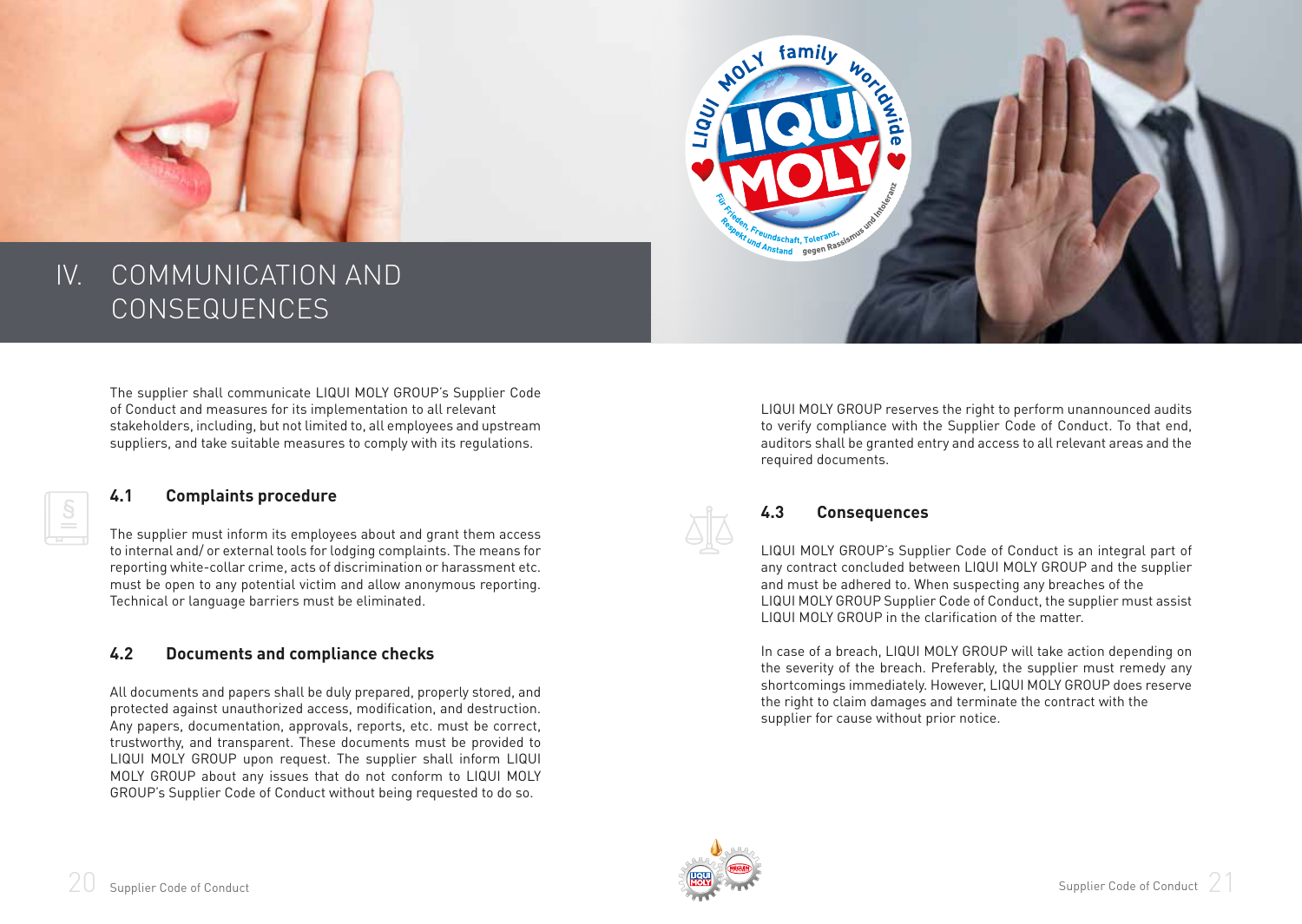

# HOTORNOTOR OIL DTOR OF **EGY MOTOR OTOR OIL**

# IMPRINT

#### **Publisher**

LIQUI MOLY Group GmbH Jerg-Wieland-Straße 4 89081 Ulm

2nd edition, April 2022 Published in German (part.no. 52007) and English (part.no. 52008)

© LIQUI MOLY Group GmbH All rights reserved. Reprint, in whole or in part, is subject to prior approval.

**Responsible for the content** Günter Hiermaier, CEO LIQUI MOLY Group GmbH